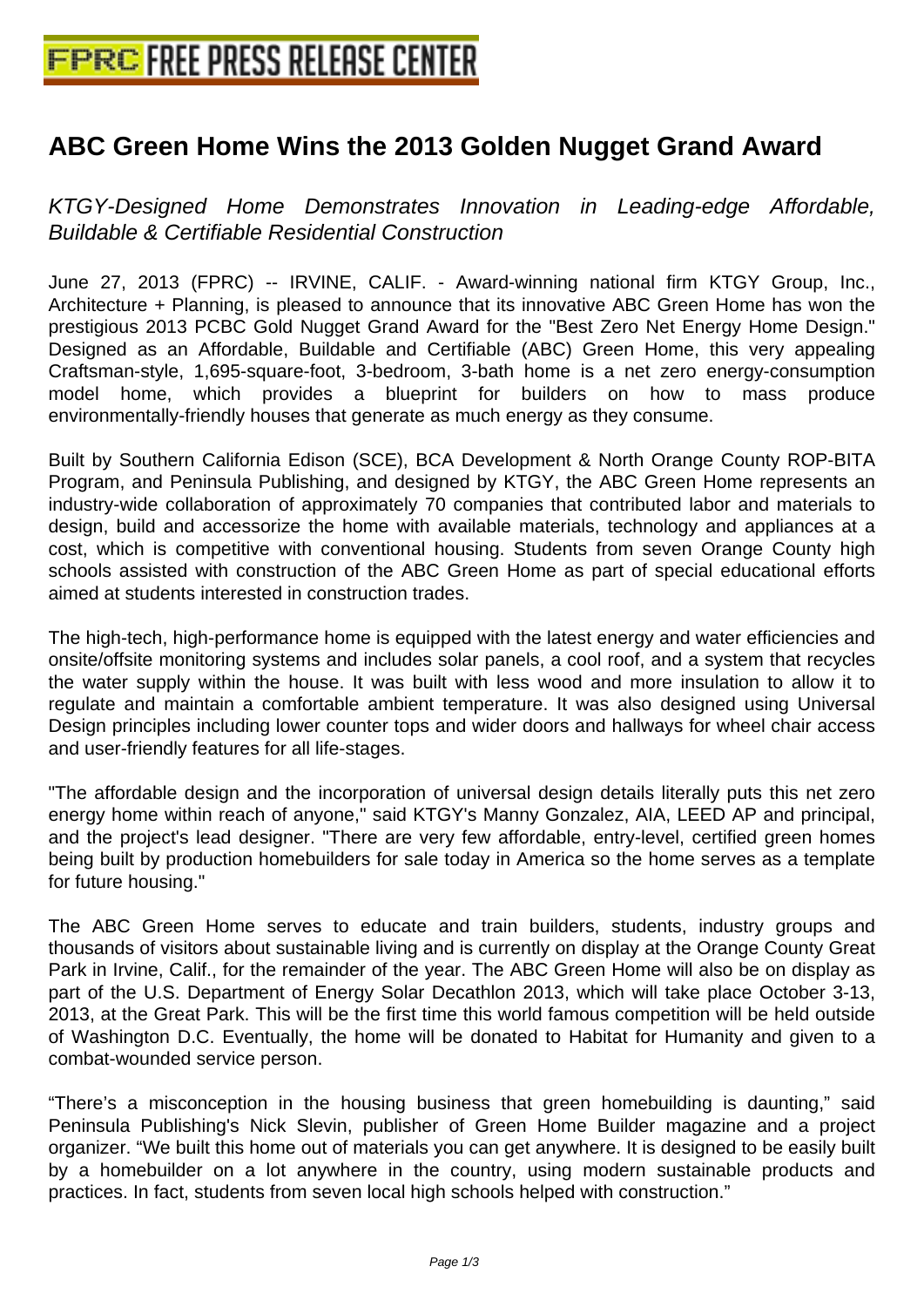["Southern California Edison is proud to be a partner](http://www.free-press-release-center.info) in the ABC Green Home. It's our hope that this visionary project inspires homeowners, builders and renters to think about all the possibilities that are open to them. Every energy-efficient feature, no matter how small, makes a positive impact on their own electric bills and the environment that we all share," said Gene Rodrigues, SCE's director of Customer Energy Efficiency and Solar.

"ABC Green Home showcases cutting-edge technology and universal design principles that have been combined into one-efficient design; and demonstrates that it's possible to meet California's goal of making all new homes net zero energy by 2020, today," added Gonzalez.

The organizers are currently in the process of securing certifications and ratings from U.S. Green Building Council for LEED, Build It Green, EnergyStar, CalGreen and California Advanced Homes Program.

Working with Peninsula Publishing again, Manny Gonzalez has designed the next generation, high-performance, net zero home, the ABC Green Home 2.0. The new home, which is a 2,200-square-foot, multi-generational, two-story floor plan, will also be a demonstration home. With more eco-friendly elements and the latest integrated technologies, the ABC Green Home 2.0 will prove to be a success, like the original. "The ABC Green Home 2.0 is designed to fit on the next generation of lot size that is shallower and wider than traditional lots but still offers the lifestyle and streetscape of a much larger home site," Gonzalez said.

# About Southern California Edison

An Edison International (NYSE:EIX) company, Southern California Edison is one of the nation's largest electric utilities, serving a population of nearly 14 million via 4.9 million customer accounts in a 50,000-square-mile service area within Central, Coastal and Southern California. See www.sce.com

### About Green Home Builder magazine

Since 2006, Green Home Builder has published quarterly magazines in print and online by Newport Beach, Calif.-based Peninsula Publishing Inc., publishers of business management magazines for homebuilding professionals since 1990. For more information, visit www.greenhomebuildermag.com

### About KTGY Group

Celebrating 21 years, KTGY Group, Inc., Architecture and Planning, is a national award-winning firm providing comprehensive planning and award-winning architectural design services for residential communities, retail, hospitality, mixed-use and related specialty developments. KTGY delivers innovative solutions that reflect clear understanding of development, market trends and financial performance. Serving clients worldwide, KTGY maintains offices in Irvine, Oakland and Santa Monica, Calif., Denver, Colo., and Tysons, Va. See www.KTGY.com

# **Contact Information**

For more information contact Anne Monaghan of Monaghan Communications (http://www.KTGY.com) 888-456-5849

**Keywords** KTGY ABCGreenHome Irvine